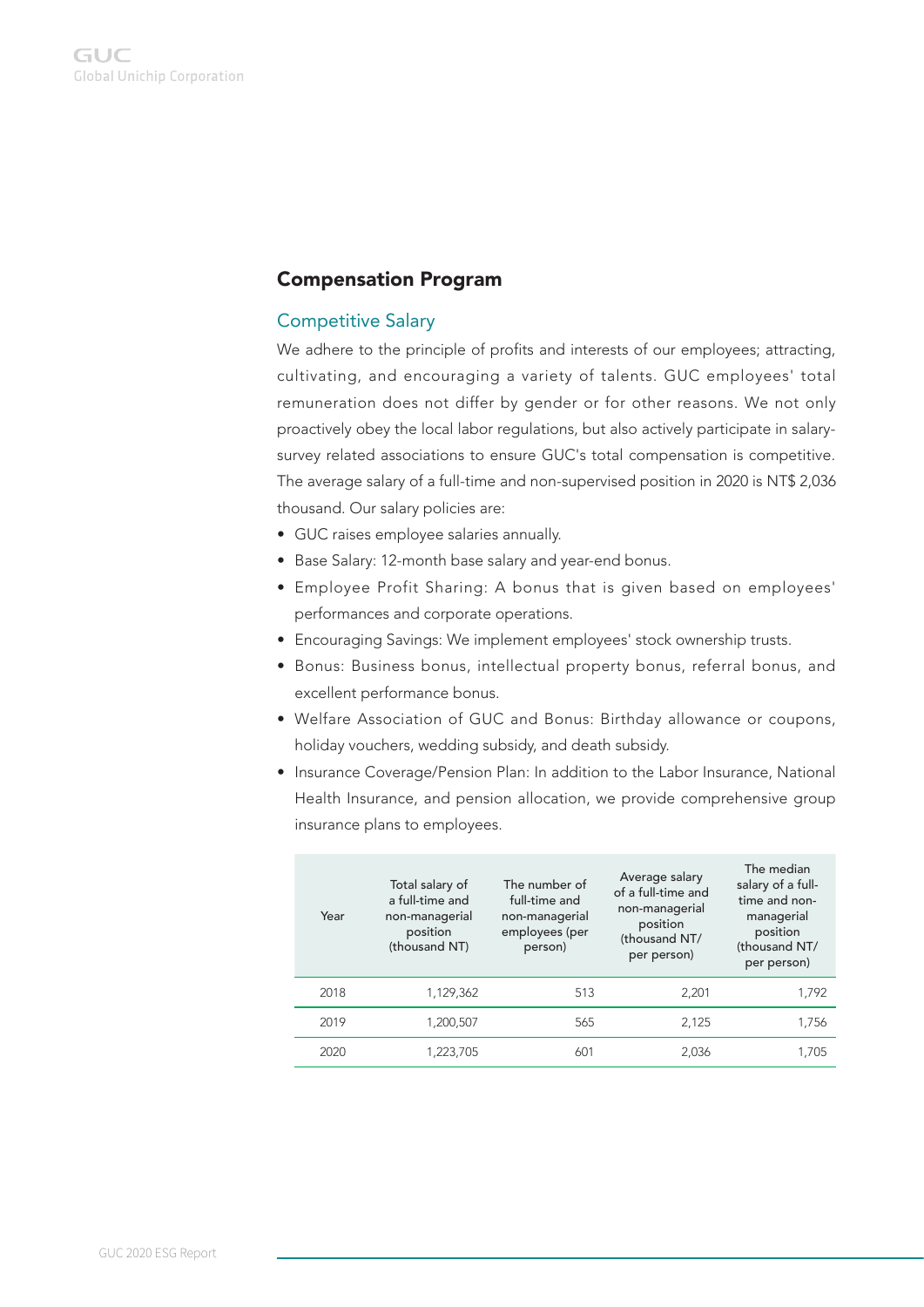### Incentive Compensation Plan

Through employee incentive programs, employees are encouraged to actively pursue sustainable growth. Over hundreds of employees have received incentives since 2008. GUC offers a wide range of employee incentive programs including:

- Patent Award: Encourages employees to create more patents for the company.
- STAR Award (individual): Rewards employees with outstanding work performance.
- CTA Award (team): Encourages employees to complete teamwork goals at work.
- CIS Award: Rewards employees to propose suggestions for improvement.
- Seniority Award: Rewards employees with long-term contribution to the service and commitment.



#### $\nabla$  GUC 2020 Incentive Program Results (Employee)

| 2020           | Patent Award | <b>STAR Award</b> | <b>CTA Award</b> | CIS Award | <b>Seniority Award</b> |
|----------------|--------------|-------------------|------------------|-----------|------------------------|
| Q1             | 35           | 3                 | 38               | 20        |                        |
| Q2             | 16           | 2                 | 18               | 23        |                        |
| Q <sub>3</sub> | 40           | 6                 | 44               | 60        | 88                     |
| Q <sub>4</sub> | 71           | 3                 | 52               | 17        |                        |
| Total          | 162          | 14                | 152              | 120       | 88                     |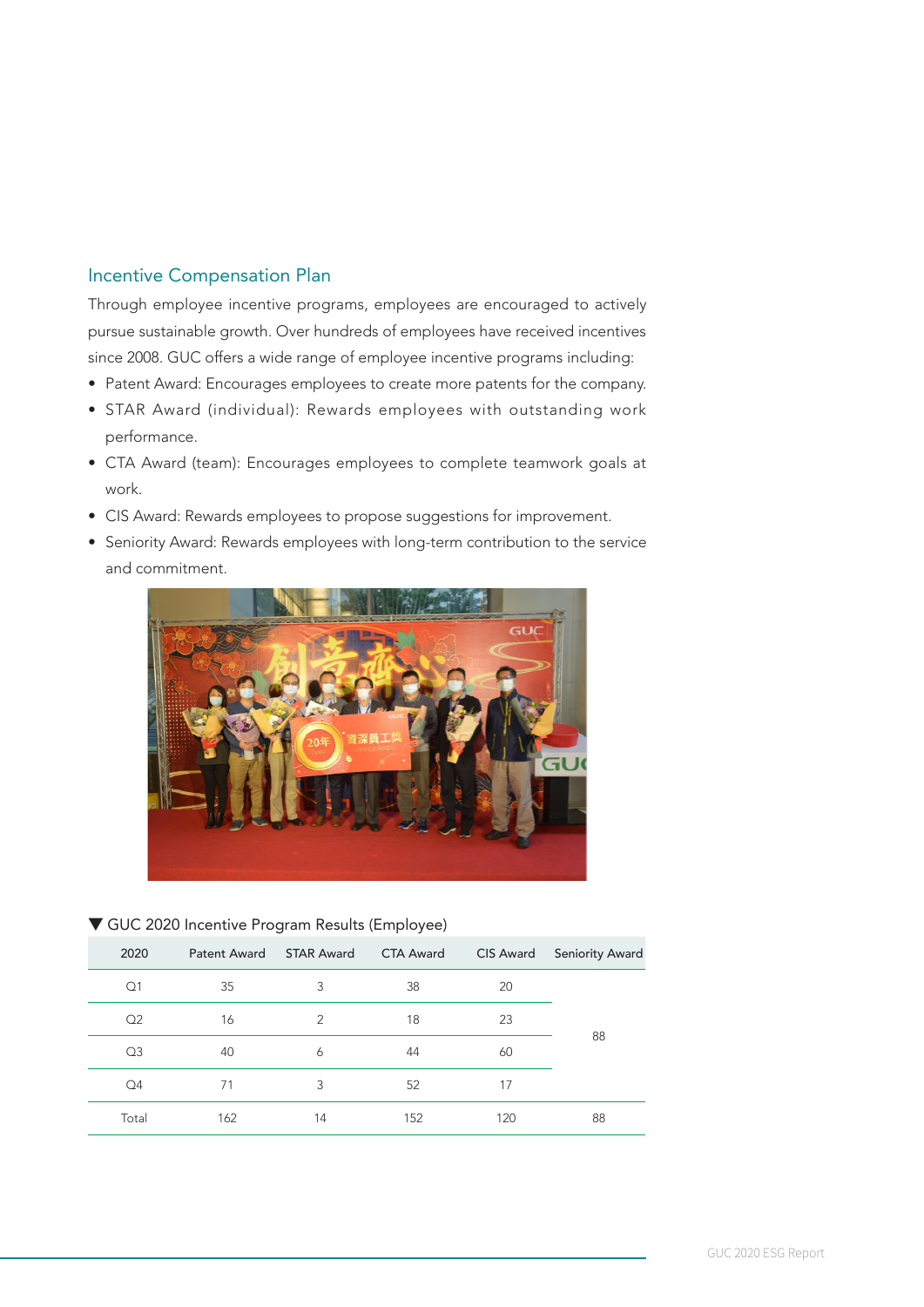## Welfare and Benefits

- Sponsored Group Travel: We spend significant amounts of money on sponsoring the travels of our employees. The highest subsidy can reach NT\$12,000.
- Convenience store: GUC provides 0.5% off prices for employees.
- Promotions and benefits from contracted stores: The store list is recommended by employees and free movie tickets are provided if their recommendation is listed as a contracted store.
- Year-end Party: The year-end party is held to reward the hard work of our staff.
- Discount price for movie tickets: Employees only pay NT\$100 of the original price of \$260.
- Family Movie Day: GUC hosts this activity one or two times per year in a movie theater for employees and their families.
- Other Benefits: Gift Coupons for three major festivals, employee birthdays, movie tickets, gift certificates, discounted prices, and massages from blind masseuses for stress relief.

#### Protected Employee Benefits and Interests

- Comprehensive Insurance Plan: In accordance with the law, GUC provides Statutory Labor Insurance, National Health Insurance, and group insurance. The group insurance that we provide includes life insurance, accident insurance, hospital and surgical insurance, accident and medical insurance, and cancer insurance. The above-mentioned insurance is covered by the company and our employees can enjoy the most favorable rates. Relatives of our employees can join the company's comprehensive insurance plan to enjoy the same care as our employees.
- GUC employees' total remuneration does not differ by gender or for any other reasons. Total remuneration is based on an employee's qualifications relative to the requirements of the positions, degrees and personal performance; rather than on race or gender. Wages are given according to degree, professional experience, personal performance, and are compliant with the law. We adjust wages given to our employees annually and year-end bonuses are given according to performance and the company's operations.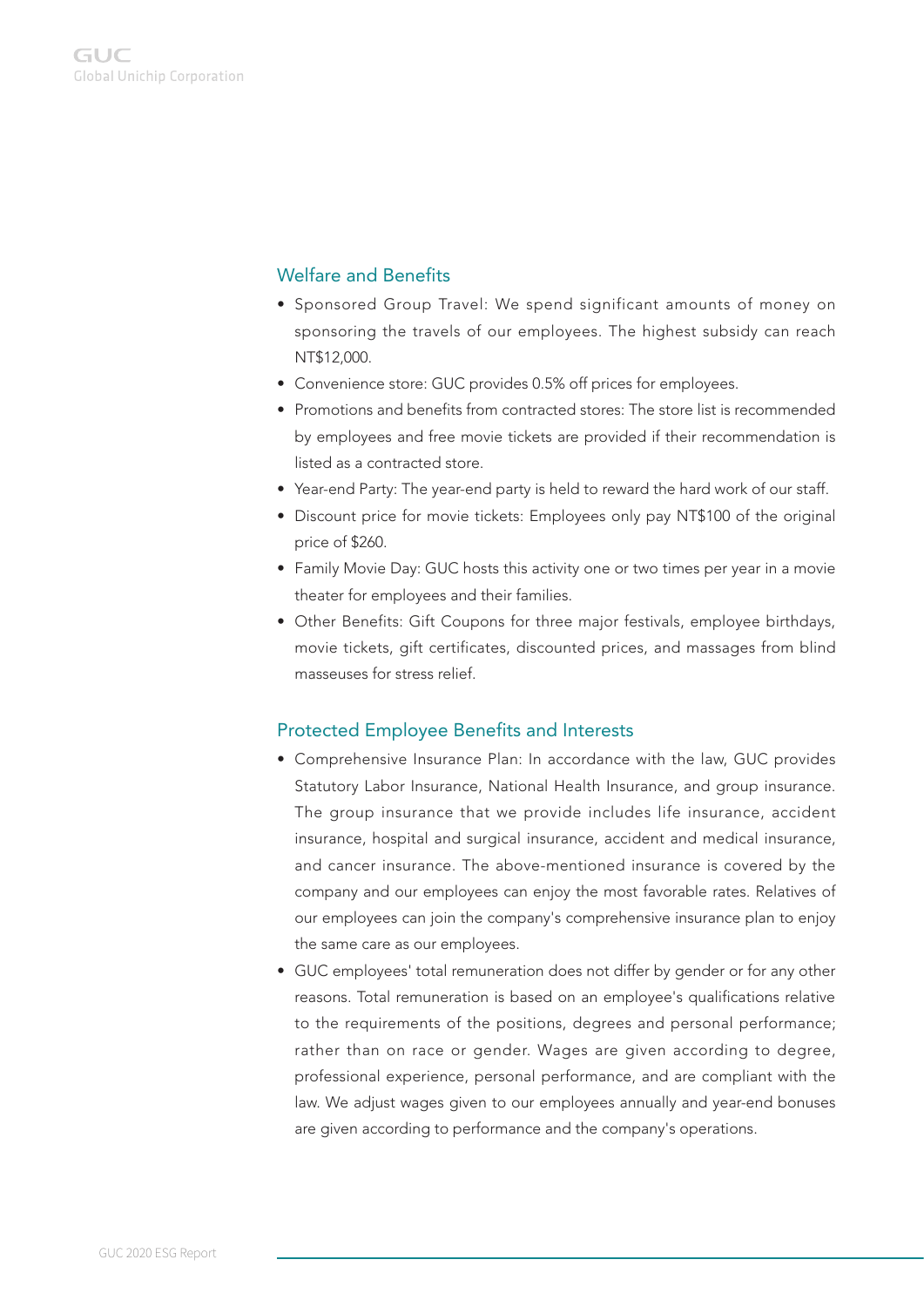• A certain percentage of a wage is allocated monthly to the trust fund purchasing company shares. GUC also allocates a certain amount of money to our employees' trust accounts.

### Superior Leave System

GUC provides comprehensive and high-quality welfare to take care of our employees.

- We have annual leave that is superior to the Labour Act.
- Employees enjoy 30 days of sick leave with payment, and this includes 15 days of full payment and 15 days of half payment.
- Employees can apply for a leave of absence for reasons such as childcare, military service, and medical treatment for serious illness or injury. After this, they can then apply for reinstatement.

|                                                             |           | Male/Number Female/Number | Subtotal         |
|-------------------------------------------------------------|-----------|---------------------------|------------------|
| Employees who actually apply<br>for parental leave in 2020. | ∩         | 2                         | 2                |
| Expected reinstatement in 2020                              |           | $\bigcap$                 |                  |
| Actual reinstatement in 2020                                | $\bigcap$ | $\left( \right)$          | $\left( \right)$ |
| Actual reinstatement in 2020<br>(still employed)            | $\Omega$  | ∩                         | Ω                |
| Employees who actually apply<br>for parental leave in 2021  |           |                           | 2                |
| Expected reinstatement in 2021                              |           | $\mathcal{P}$             | 3                |
| Actual reinstatement in 2021                                | ∩         | $\mathcal{P}$             | $\mathfrak{D}$   |
| Actual reinstatement in 2021<br>(still employed)            | ∩         | 2                         | Ω                |

Parental Leave without Pay Statistics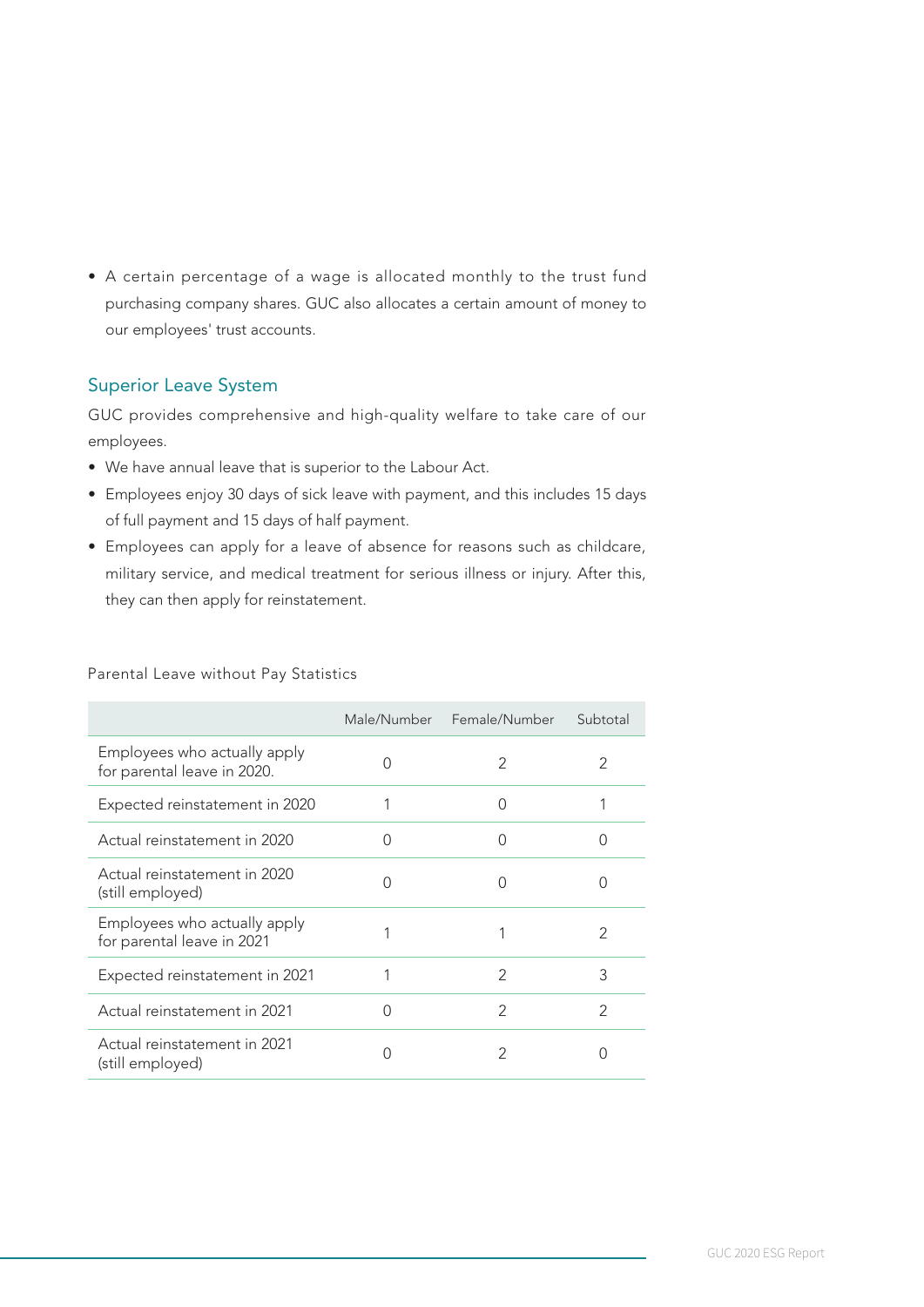#### Standard Pension Fund

Those who qualify for the Labor Standards Act shall receive a pension fund every month. The contribution is supervised by and made in the name of our Pension Fund Committee through the Bank of Taiwan.

Those who qualify for the Labor Pension Act shall receive the pension fund in their Bureau of Labor Insurance accounts every month. The contribution is based on an earnings scale approved by the Executive Yuan and has a rate of no less than 6%

| <b>Retirement System</b> | Old System                                                                                                                                                                          | New System                                                                                                                             |  |
|--------------------------|-------------------------------------------------------------------------------------------------------------------------------------------------------------------------------------|----------------------------------------------------------------------------------------------------------------------------------------|--|
| Governing Law            | Labor Standards Act                                                                                                                                                                 | Enforcement Rules of<br>the Labor Pension Act                                                                                          |  |
| How to Allocate          | Appropriate 2% of the total<br>monthly salary of employees,<br>and deposit in the special<br>account of the Trust<br>Department of Bank of<br>Taiwan in the name of the<br>company. | According to the<br>employee's insurance level,<br>6% will be allocated to the<br>individual account of the<br>Labor Insurance Bureau. |  |
| Amount allocated         | The cumulative amount of<br>workers' retirement reserves<br>is NT\$44,864 thousand.<br>(Remark)                                                                                     | NT\$49,151 thousand in<br>2021 • (Remark)                                                                                              |  |

Remark: Contains the estimated number from the end of October to the end of the year.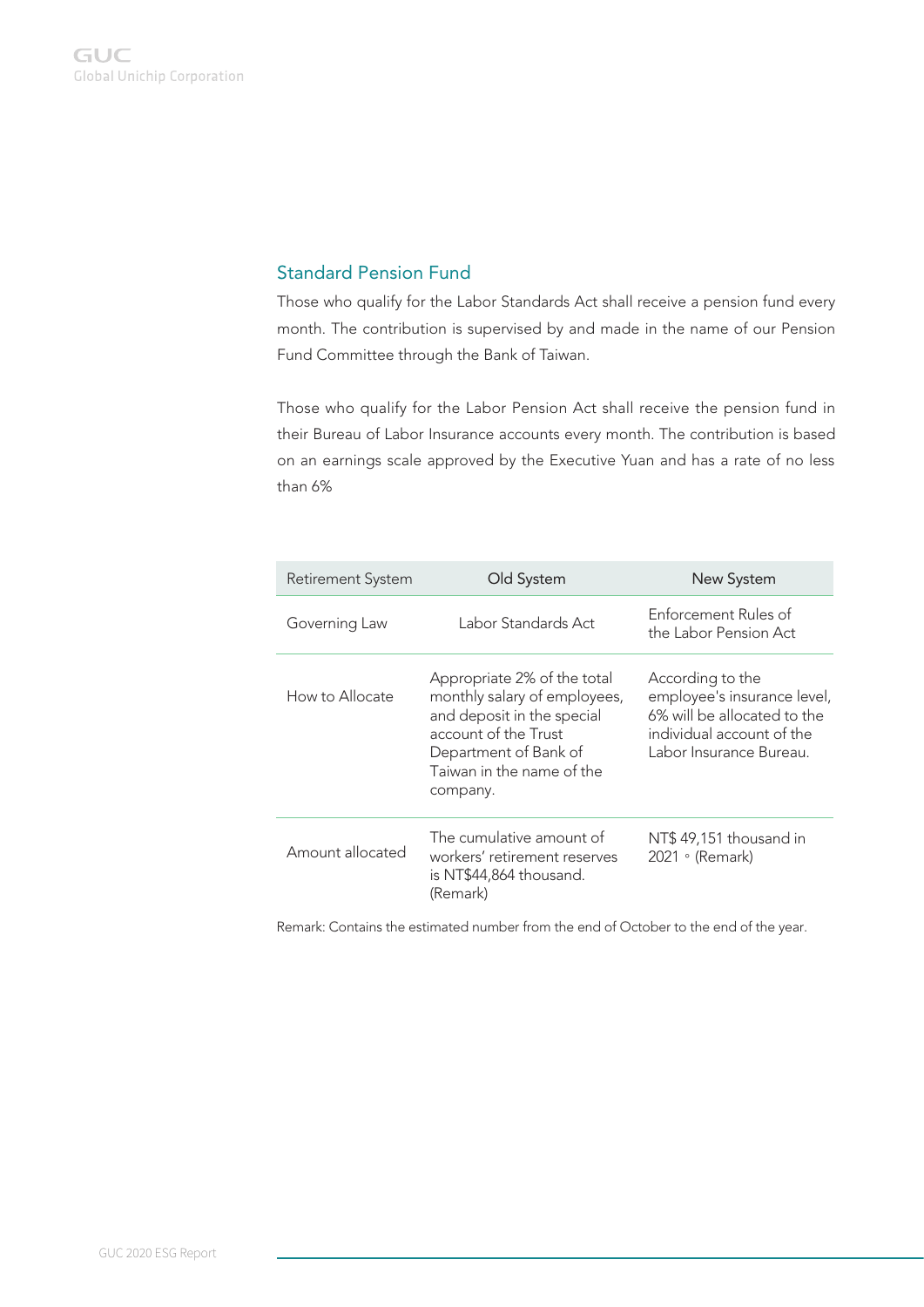#### Healthier Work Culture

- Art Activities: We organizes workshops and provide newspapers, books, movies, stories and news that are helpful for our employees' mental health.
- Family activities: Activities such as Family Day, movies and one-day trips will get GUC closer to the families of employees and help them maintain their work-life balance.



• Health Checks: All new employees receive health examinations before their first workday. GUC offers health examinations for employees every year. If health management is needed after consulting with the doctor, our professional personnel will follow up the case to ensure the health of our employees. In 2020's annual health examination results, there were no occupational factors associated with abnormal cases.